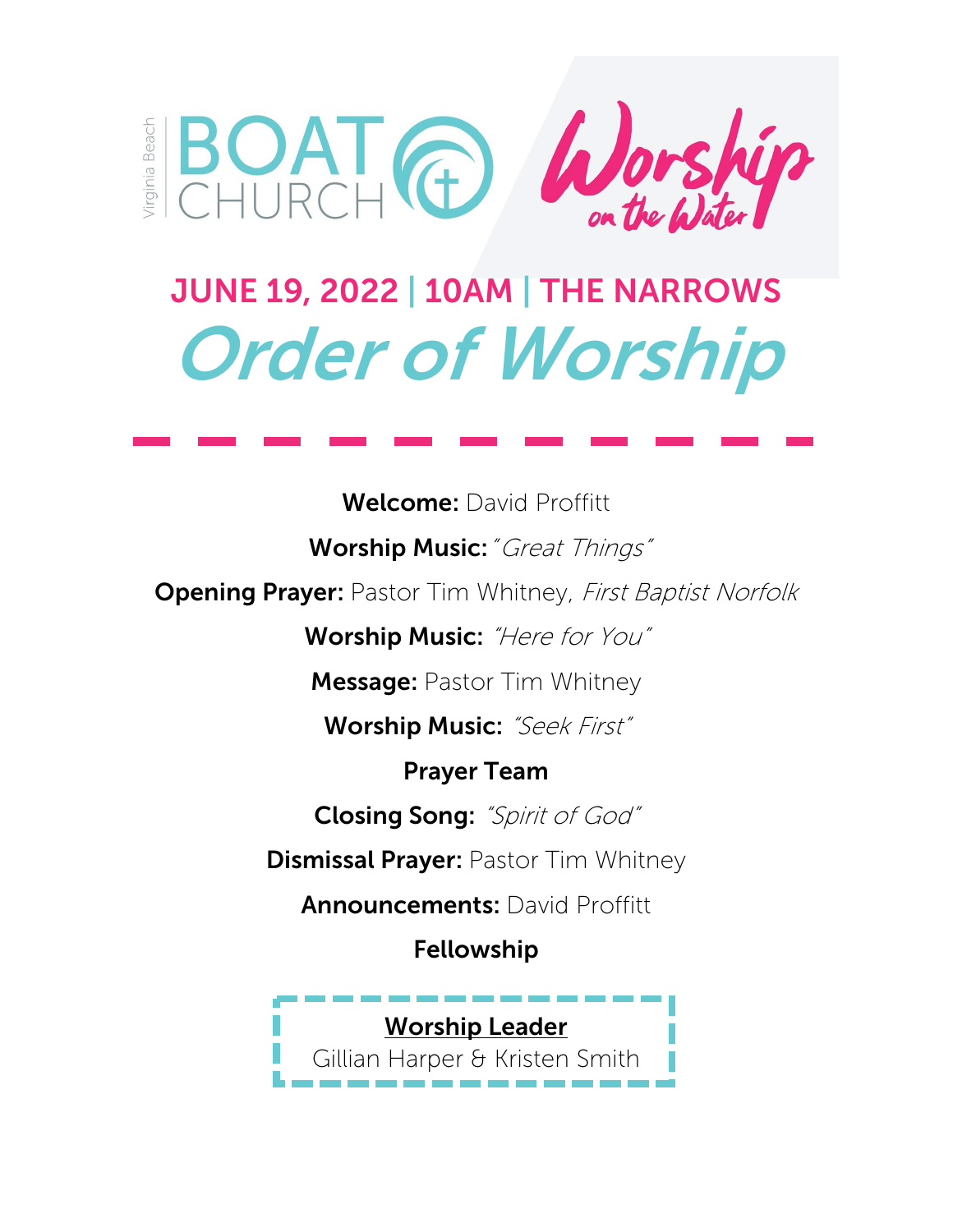

## Great Things By: Phil Wickham

#### [Verse 1]

Come let us worship our King Come let us bow at His feet He has done great things See what our Savior has done See how His love overcomes He has done great things He has done great things

#### [Chorus]

Oh, hero of Heaven, You conquered the grave You free every captive and break every chain Oh God, You have done great things We dance in Your freedom, awake and alive Oh Jesus, our Savior, Your name lifted high Oh God, You have done great things

#### [Verse 2]

You've been faithful through every storm You'll be faithful forevermore You have done great things And I know You will do it again For Your promise is "Yes and amen" You will do great things God, You do great things

#### [Bridge]

Hallelujah God, above it all Hallelujah God, unshakable Hallelujah, You have done great things Hallelujah God, above it all Hallelujah God, unshakable Hallelujah, You have done great things You've done great things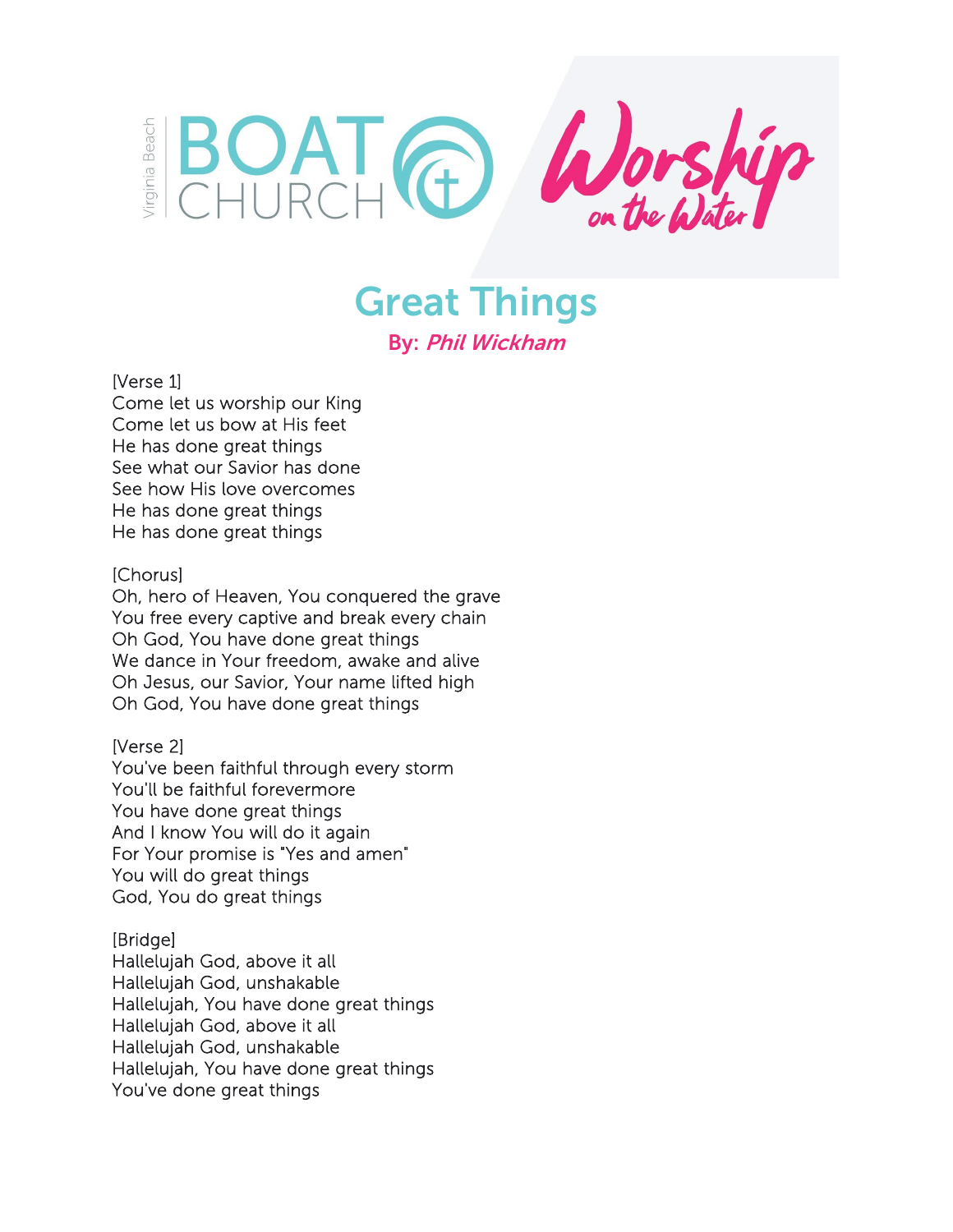

## Here for You

## By: Matt Redman

### [Verse 1]

Let our praise be Your welcome Let our songs be a sign We are here for You, we are here for You

Let Your breath come from heaven Fill our hearts with Your life We are here for You, we are here for You

### [Chorus]

To You our hearts are open Nothing here is hidden You are our one desire You alone are holy Only You are worthy God, let Your fire fall down Let our shout be Your anthem Your renown fill the skies We are here for You, we are here for You

## [Verse 2]

Let Your Word move in power Let what's dead come to life We are here for You, we are here for You

## [Bridge]

We welcome You with praise We welcome You with praise Almighty God of love Be welcomed in this place We welcome You with praise We welcome You with praise Almighty God of love Be welcomed in this place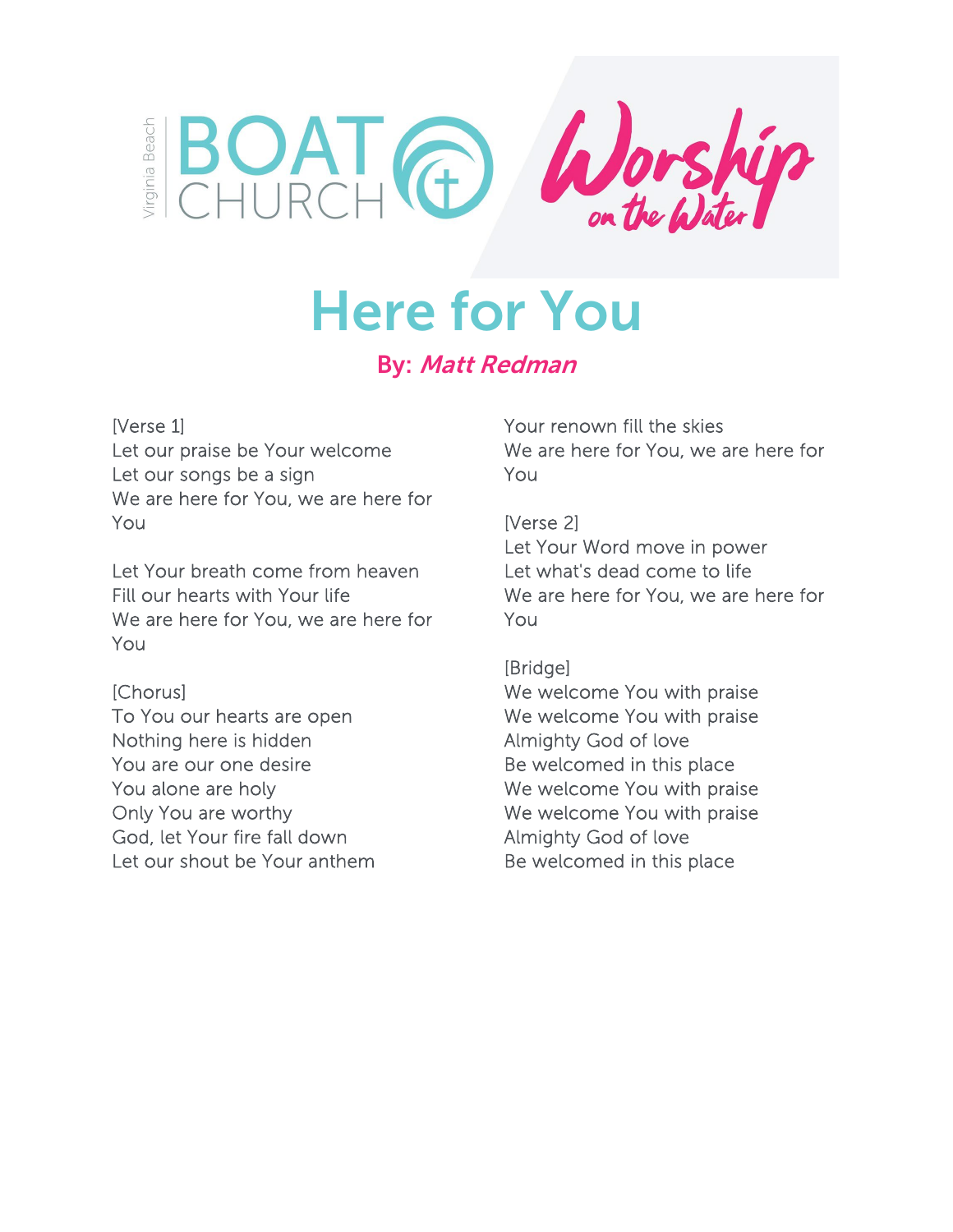

## Seek First

## By: Housefires

[Verse 1] Peace that passes my understanding Love that conquers my fear and regret Joy unending, eternal pleasure In Your presence, my risen King

[Chorus] And I will seek first Your kingdom I will seek first Your righteousness And everything I need You will provide for me My heart is to seek first Your kingdom Oh-oh-oh-oh

You're all I really want, You're all I really need Father, every breath I've got You have given it to me

## Yes and Amen

By: Housefires

[Chorus] Faithful, You are Faithful, forever You will be Faithful, You are All Your promises are "Yes and Amen" All Your promises are "Yes and Amen"

[Bridge] I will rest in Your promises My confidence is Your faithfulness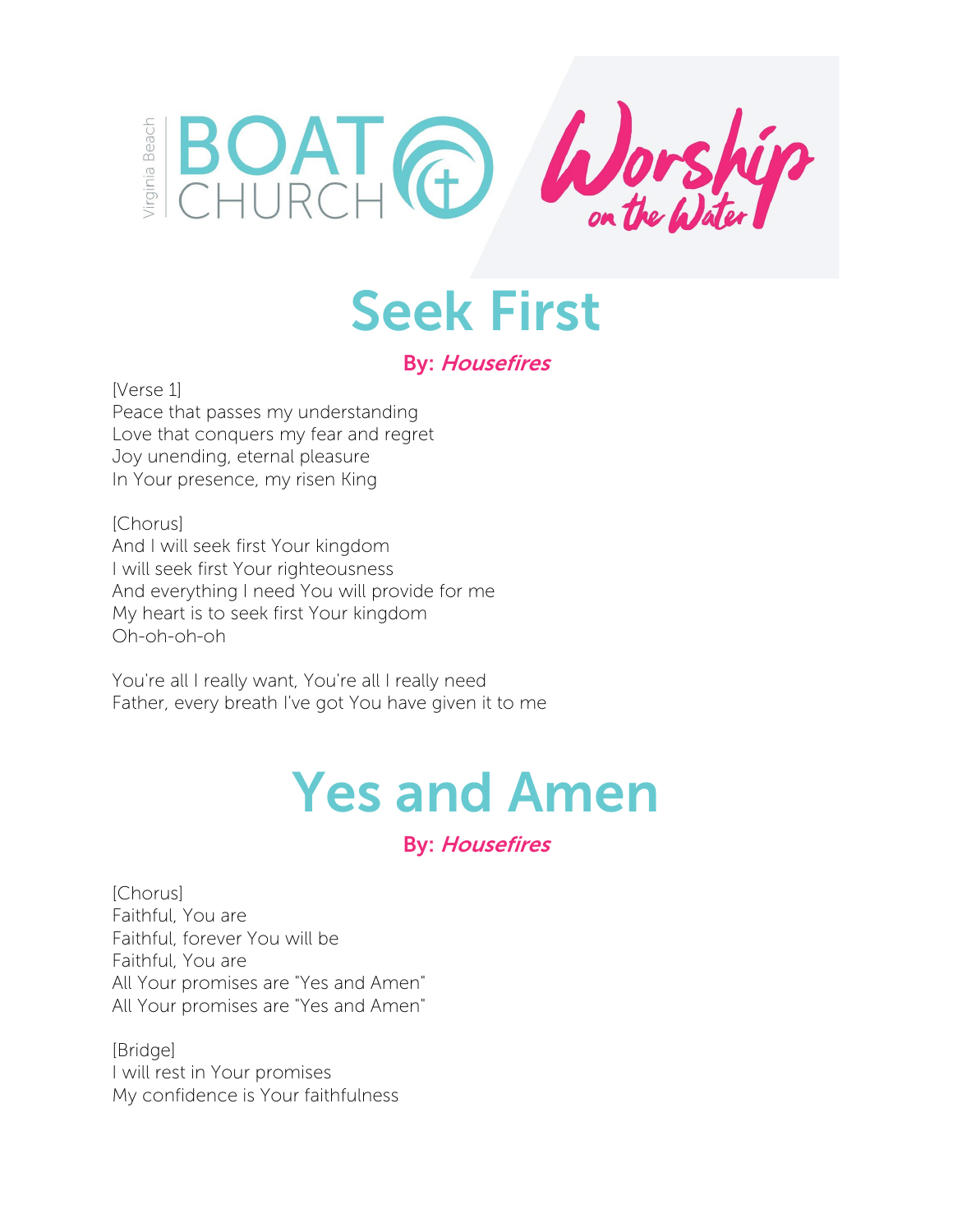

## Today's Word: PHILLIPIANS 1:8-11 (NIV)

8 God can testify how I long for all of you with the affection of Christ Jesus.

9 And this is my prayer: that your love may abound more and more in knowledge and depth of insight, 10 so that you may be able to discern what is best and may be pure and blameless for the day of Christ, 11 filled with the fruit of righteousness that comes through Jesus Christ—to the glory and praise of God.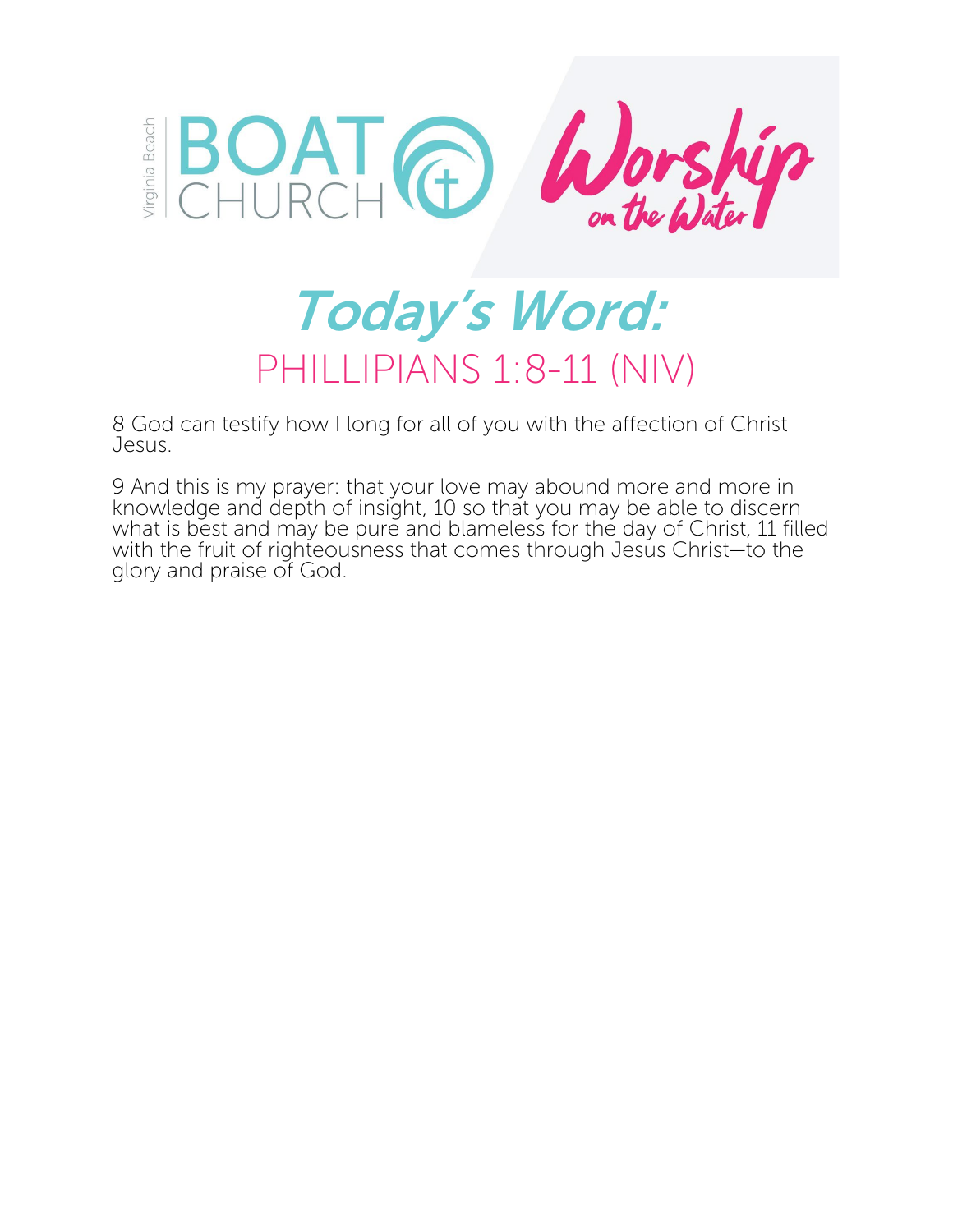

## A SPECIAL THANK YOU

We hope this service has been a blessing and inspiration to all of you, to love God and love your neighbor. Thank you to everyone who made this service so special:

GOD

Great Weather, Family, Friends, Bible, and Eternal Life

## **CHURCHES**

Trinity Church - Pastors Randy Singer, Ron Rash, Ronnie McAdoo, David Colonna, Scott Hoffman and Art Childs Beach Fellowship Church – Pastor Ray Bjorkman Big House Church - Lead Pastor Adam Cates First Baptist, Norfolk - Pastor Tim Whitney Iron Horse Fellowship – Pastor Paul Hardy TOGONETWORK – Pastor Michael Simone

### VOCALS/MUSICIANS Pneuma Sound Collective:

Joy & Rhett Windham, Bret Rawlings, Christian Ellis, Gillian Harper, Abigail Baldridge, Josh Villegas, Hope Wright, Stuart & Kelsey McCloud

David Proffitt

### STRATEGIC LEADERSHIP – McLESKEY TEAM

Cheryl McLeskey Kylen Doubt Willie Wilcox Cindy Sabol Bob McDonnell Jacqueline Kotvas

### PLANNING & TECHNOLOGY – CANZELL TEAM

Chantel Ray Rhyan Finch Bonnie and Jim Stewart Josh Williams